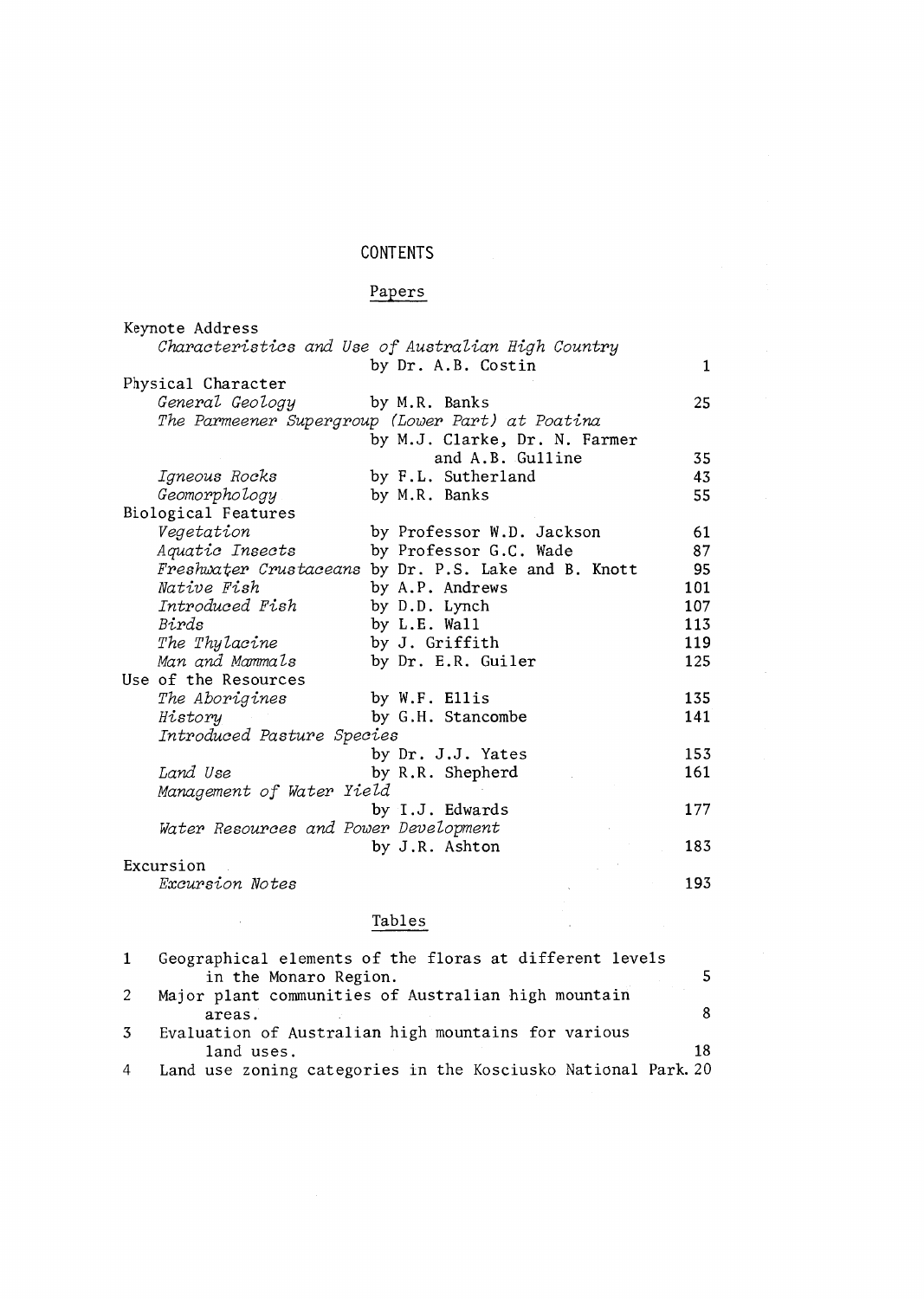| 5а              | Average chemical analyses of the Great Lake dolerite    |     |
|-----------------|---------------------------------------------------------|-----|
|                 | differentiation zones.                                  | 45  |
| 5b              | Average mineral percentages in differentiation zones    |     |
|                 | in the Great Lake dolerite.                             | 45  |
| 6.              | Chemical analyses of Central Plateau Tertiary volcanic  |     |
|                 | rocks.                                                  | 48  |
| 7               | Wildlife utilization in the Central Plateau.            | 126 |
| 8               | Thylacine captures, Dee Bridge to Derwent Bridge,       |     |
|                 | $1888 - 1910.$                                          | 132 |
| 9               | Decline in numbers of stock using Lake Country for      |     |
|                 | summer grazing.                                         | 164 |
| 10 <sup>°</sup> | Timber extracted under permits.                         | 166 |
| 11              | Numbers of graziers using and residing in the Lake      |     |
|                 | Country.                                                | 169 |
| 12              | Distribution of stock on the Lake Country in 1971.      | 169 |
| 13              | Number of stock and stocking rate on lowland properties |     |
|                 | in 1971.                                                | 170 |
| 14              | Lake Country grazing as a percentage of total farming   |     |
|                 | enterprise grazing in 1971.                             | 170 |
| 15              | Economics of using Lake Country in 1971.                | 171 |
| 16              | Mean annual rainfall for selected stations.             | 184 |
| 17              | Mean annual yields for major catchment areas.           | 185 |
|                 |                                                         |     |

### Illustrations

### Plates

|    | Frontispiece - A Central Plateau lake and pencil pines. |      |
|----|---------------------------------------------------------|------|
|    | Skittleballs on Skittleball Plains.                     | 34   |
| 2  | Dolerite columns and scree; scarp face vegetation;      |      |
|    | Projection Bluff.                                       | 42   |
| 3  | Effects of grazing on vegetation.                       | 67   |
| 4  | Effects of burning and rabbits on vegetation.           | 68   |
| 5a | Burnt eucalypt woodland.                                | 75   |
| 5b | Lack of colonisation of borrow pits by vegetation.      | 75.  |
| 6a | Orites shrubbery.                                       | 76   |
| 6b | Cushion plant community.                                | 76   |
| 7  | Pencil pines.                                           | 86   |
| 8  | Erosion by undercutting and slumping, St. Patricks      |      |
|    | Plains.                                                 | 134. |
|    |                                                         |      |

# Figures

|   | Distribution of high mountains in Australia.                  | $\mathcal{P}$ |
|---|---------------------------------------------------------------|---------------|
|   | 2 Altitudes of Australasian tree lines.                       |               |
|   | 3 Changes of sheep bodyweight during grazing at Kosciusko. 11 |               |
| 4 | Relation between ground cover and surface run-off,            |               |
|   | Kosciusko.                                                    | 14.           |